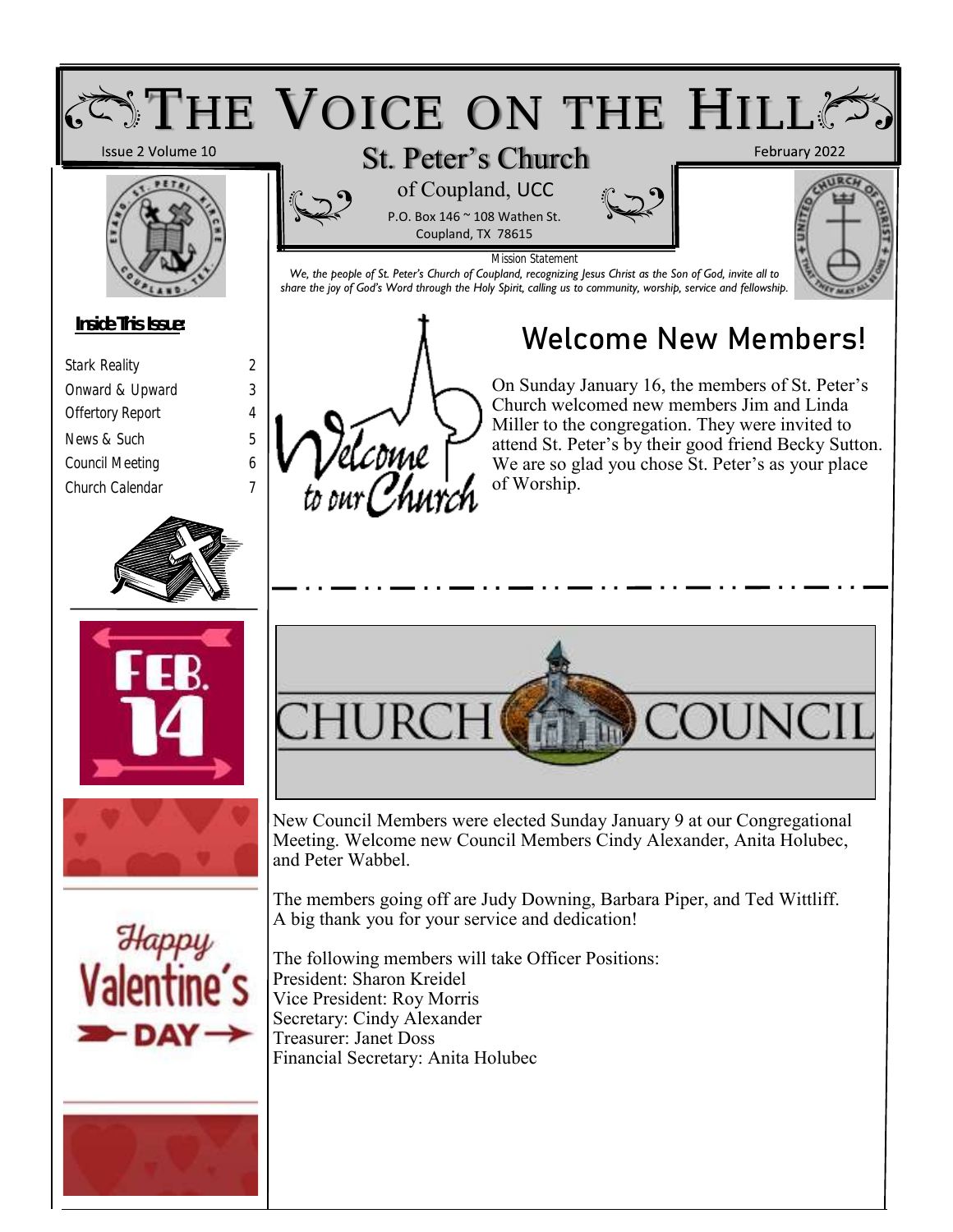

Page 2 and 1 and 1 and 2 and 2 and 2 and 2 and 2 and 2 and 2 and 2 and 2 and 2 and 2 and 2 and 2 and 2 and 2 and 2 and 2 and 2 and 2 and 2 and 2 and 2 and 2 and 2 and 2 and 2 and 2 and 2 and 2 and 2 and 2 and 2 and 2 and 2

#### **STARK REALITY FEBRUARY 2022**

As we enter into the month of February, we are reminded every time we go into a store that this is the month of Valentine's Day. The aisles are filled with cards, balloons, candy, and lots of red. It is indeed a month that focuses on love. Unfortunately, we rarely think of it in terms of Jesus' words of encouragement to "love one another."

I recently saw this thought-provoking post on Facebook.

"*At the end of life, what really matters is not what we bought, but what we built, not what we got, but what we shared; not our competence, but our character, and not our success, but our significance. Live a life that matters. Live a life of love*."

I think the importance of Jesus' call to love one another is to direct our focus away from ourselves and toward others. In serving the needs of others, we find our true purpose in life.

Recently a very influential Vietnamese Buddhist Monk by the name of Tich Nhat Hanh died. He has written a number of books and many have noted that while not a Christian, he embodied a number of principles that Jesus taught. A Presbyterian minister in Austin by the name of Jim Rigby shared his top 10 teachings of Tich Nhat Hanh. Number 8 addresses how we treat others.

#8 *I loved when he said that we don't get angry at lettuce for not growing. Instead, we give the lettuce what it needs to flourish. He said we should treat people just as wisely and compassionately as we treat lettuce.*

So, as you think about this month of love, spend some time thinking about how you live your life in relation to loving others outside your family.

With expectations of Love and Joy

Charles

## **THE ROLE OF THE INTERIM PASTOR**

Recently there has been a number of members who have suggested that the church should just call me to be the settled pastor and stop the search process. While I appreciate the validation of my ministry, this is simply not helpful or possible. The role of the Interim Pastor is not just to continue the ministry of the church in a time of transition but rather to help the church to evaluate and envision its ministry going forward. This is only possible when the Interim Pastor can be removed from the process of seeking the next settled pastor for the church. I also need to let everyone know that this approach is locked in place by a signed contract with the church. My contract specifically says the following:

*"Under no circumstances will I allow my name to be considered as a possible candidate for the settled position."* 

Friends, you have a very good Pastoral Search Committee who I am confident will find the right Pastor for St. Peter's Church. This will take a significant amount of time and is not a process to be rushed. In the meantime, I am happy to serve you as your Interim Pastor and lead you through this transition period.

Faithfully yours,

Charles Stark Interim Pastor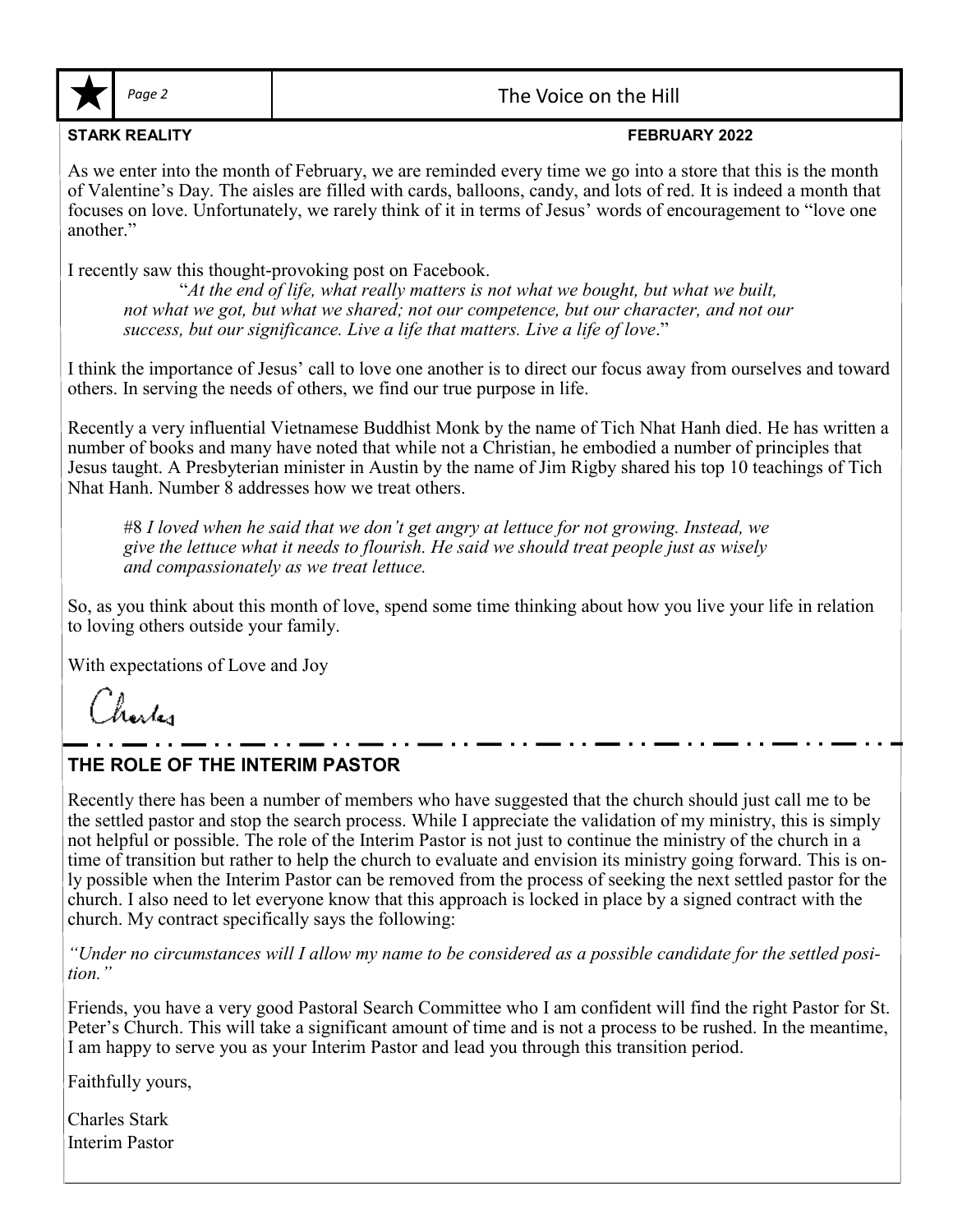# **Onward and Upward** *Page 3*



# **Soup Supper Volunteers Needed**

Volunteers are needed to prepare soups for our soup supper during Lent which begins Wednesday March 2. Soup will be served at 6pm followed by Lenten Service at 7pm.

Look for the signup sheet in the sanctuary coming soon.



# **Senior Luncheon**

Forty Senior Citizens, Hostesses and Helpers attended our Senior Citizens Luncheon on January 18. Hostesses were: Sandra Wernli, Becky Sutton, Cynthia Wittliff, Charlotte Albert, Cindy Alexander, Janet Doss, Lois Schmidt, Marge Gebhardt & Linda Miller. Our Helpers were: Wanda Walther, Arthur & Joyce Henze, Don Wernli, & S. R. Moss. Pastor Charles did our blessing and Charlotte Albert decorated.

We thank all of our volunteers! Without our volunteers, we would not be able to do our luncheons.

Our next Senior Citizens Luncheon will be on March 15, 2022 at 11:30 am. Peter Wabbel will be hosting the main meal so be sure to come and enjoy this delicious meal! Also, we'll be playing bingo. If you would like to play bingo at our Senior Lunch, it is suggested but not required that you bring a prize under \$10. "42" Dominoes will also be played.

Lois Schmidt & Sandra Wernli Co-Chairs

#### **Our Sick & Shut-Ins:**

**Irene Florida:** Shavano Park Senior Living, 3220 North Loop 1604 W, Apt #102 Shavano Park, TX 78231

**Denny Poldrack:** Will-O-Bell Nursing Home**,**  P.O. Box 107**,** Bartlett, TX 76511

**Nancy Goodlett:** at home

**Ann Johle:** Sagebrook Nursing Center, 901 Discovery Blvd, Room #210 Cedar Park, TX 78613

### **February Birthdays**

1st Anita Holubec, Kevin Krieg, Robert Streit 2nd Janet Doss 3rd Lois Schmidt 6th Heather Shuttles 8th Kandice Samuelson<br>9th Candice Wilson Candice Wilson 10th Linda Boydston, Grace Nelson 11th Jay Sutton, Kenny Asbury 13th JoHannah Valchar<br>18th Jake Townsend Jake Townsend 13th JoHannan varchar<br>18th Jake Townsend<br>19th Colin Snell, Kyle Snell, Layne Harkins 20th Kristin Rathburn, Nancy Pfluger 22nd Russell Schmidt, Sr. 23rd Addison Reyes<br>25th Richard Brown, Richard Brown, Sherry Stifflemire, Tammy Sane 27th David Wellings<br>28th Haydon Shuttles Haydon Shuttles

#### Issue 2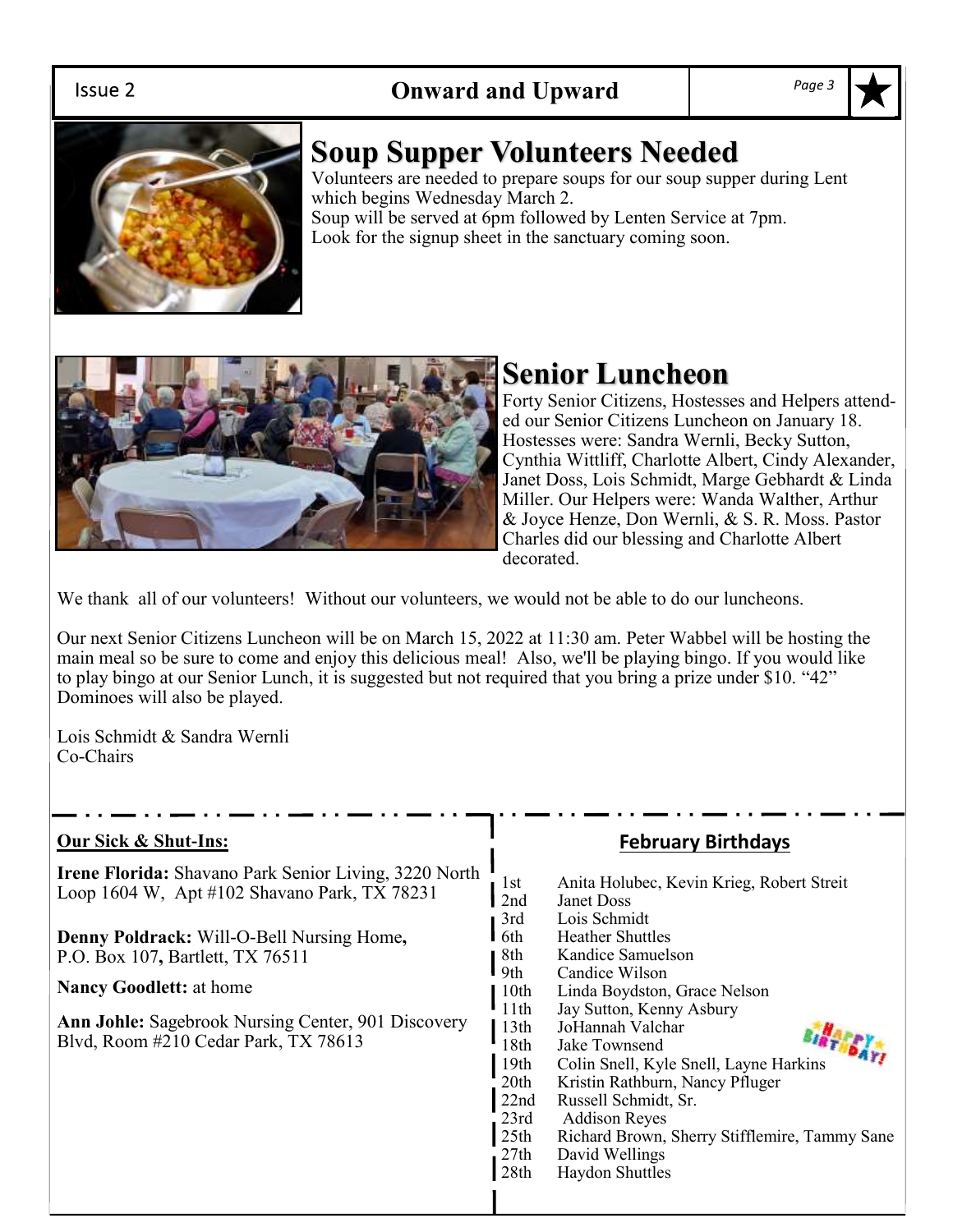|                                                                                                                                                                                                                                                                                             | The Voice on the Hill<br>Page 4                                                                                                                                                                                                                                                                 |
|---------------------------------------------------------------------------------------------------------------------------------------------------------------------------------------------------------------------------------------------------------------------------------------------|-------------------------------------------------------------------------------------------------------------------------------------------------------------------------------------------------------------------------------------------------------------------------------------------------|
| <b>Giving for December 24 &amp; 26</b><br><b>Regular Offering: \$2,444</b><br><b>Special/Designated Offerings:</b><br>Landscaping \$1,020<br>Maintenance \$1,020<br>UCC Christmas Fund \$3,870<br>Memorials \$200<br><b>Church Attendance December 16</b><br>Adults: 17 Kids: 0             | <b>Giving for January 2, 2022</b><br><b>Regular Offering \$1,461</b><br><b>Special/Designated Offerings:</b><br>Evangelism & Member Care \$2<br>Landscaping \$2<br><b>UCC Christmas Fund \$2</b><br>Maintenance Fund \$2<br><b>Church Attendance: Adults: 18 Kids: 0</b>                        |
| <b>Giving for January 9, 2022</b><br><b>Regular Offering: \$3,655</b><br><b>Special/Designated Offerings:</b><br>UCC Christmas Fund \$50<br><b>Church Attendance: Adults: 43 Kids: 0</b>                                                                                                    | <b>Giving for January 16, 2022</b><br><b>Regular Offering: \$2,216</b><br><b>Special/Designated Offerings:</b><br><b>LIFT \$133</b><br>Initial Offering for Envelopes \$15<br><b>Christian Education \$40</b><br>OCWM \$50<br>Memorials \$3,000<br><b>Church Attendance: Adults: 32 Kids: 0</b> |
| <b>Giving for January 23, 2022</b><br><b>Regular Offering: \$2,048</b><br><b>Special/Designated Offerings:</b><br>Initial Offering for Envelopes \$35<br>Cemetery Operating Fund \$2<br><b>Christian Education \$2</b><br><b>OCWM \$117</b><br><b>Church Attendance: Adults: 39 Kids: 0</b> | Thank You<br>ΗUΗ<br><b>GIVING</b><br>GENEROUSLY                                                                                                                                                                                                                                                 |

|  | <b>February Worship Schedule</b> |
|--|----------------------------------|
|  |                                  |

| <b>February 6</b>          | <b>February 13</b>          |
|----------------------------|-----------------------------|
| Liturgist Tammy Sane       | Liturgist Linda Miller      |
| Ushers Ted Wittliff        | <b>Ushers Anita Holubec</b> |
| <b>February 20</b>         | <b>February 27</b>          |
| Liturgist Charlotte Albert | Liturgist Cindy Wood        |
| Ushers Paul & Tammy Sane   | Ushers OPEN                 |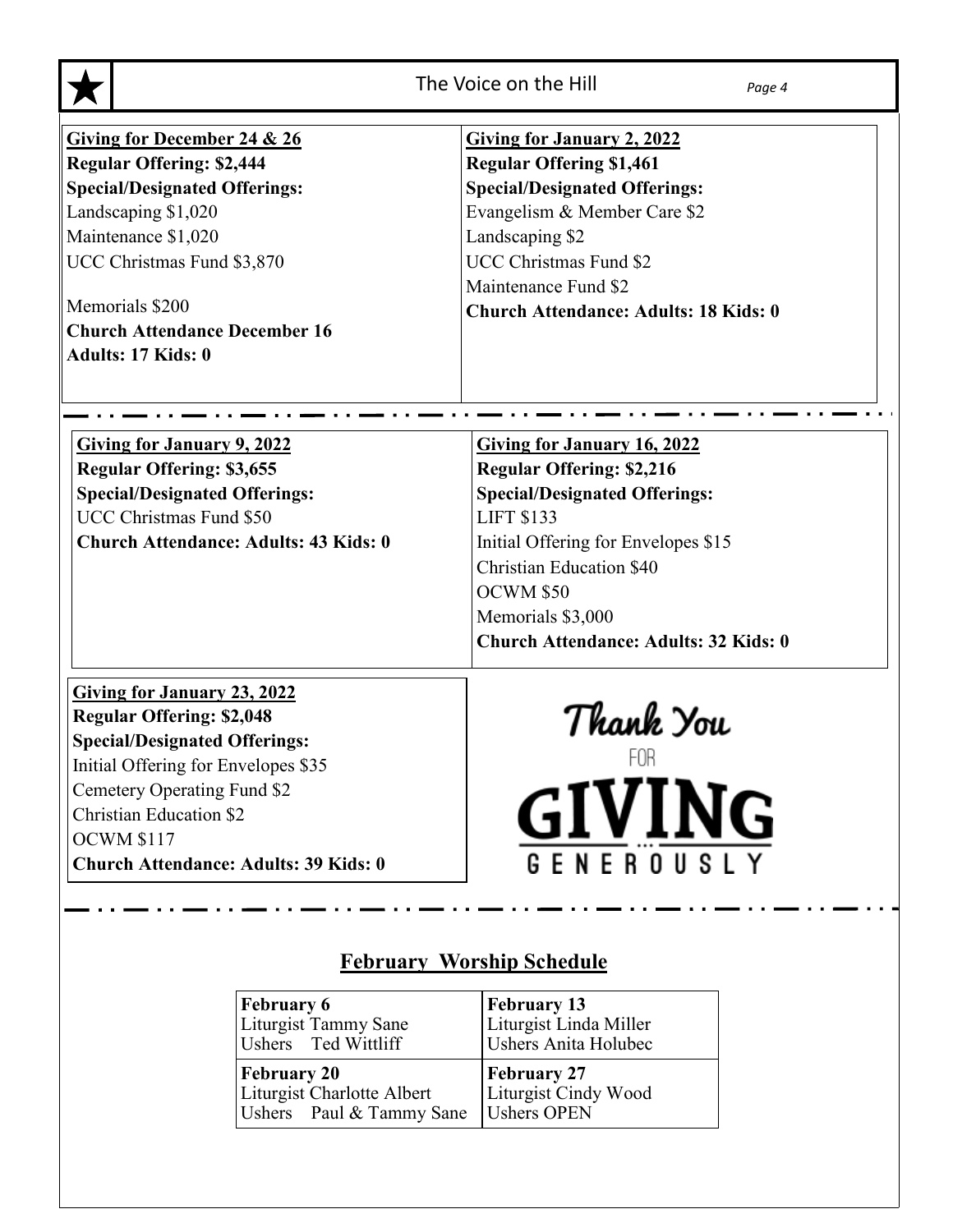Greetings Association Members,

I don't know about you, but I am so thankful that January is almost over! COVID hit our house pretty hard, but thankfully we are on the mends. I know your families, church communities, and others ministry settings have been hit hard as well. I echo the message that I am hearing all across the Association and beyond: **We will get through this!** I know it's an old and tired message, but think about how the Israelites must have felt hearing the same message for 70 years while they were in exile in Babylon. **We will and we are getting through this!**

First, a bit of new from around the Association

• Weimar UCC will vote on their settled minister Sunday, January 23rd.

• The Committee on Ministry is meeting on Thursday, January 27 and we continue to have a consistent flow of individuals interested in entering the MID process or other authorized minister credentials.

Touchstone UCC is meeting Sunday, January 30th to vote on their first constitution and bylaws. This is one step in becoming a recognized congregation with full standing in our Association.

Don't forget these upcoming events:

- February 1 at 9:30 am HOTA Clergy Gathering
- February 2 at 7:00 pm HOTA Church Leaders Gathering

February 3 at 12:00 pm HOTA Annual Meeting Planning

Remembering that we all sever different contexts, there are some great webinars/training coming up in February that may serve you:

- February 2 at 3:00 pm MESA: MID Process
- Wednesdays in February at 7:00 pm Sexuality and the Bible 101
- February 3 at 2:30 pm United Black Christians Celebration of Black History Month
- February 10 at 2:30 pm Reading the Bible Through Womanist Lens
- February 17 at 2:30 pm Becoming and Abolitionist
- February 23 at 10:00 am Middle Eastern Christians in an Age of Empire
- February 23 at 6:30 pm Stewardship Year Round
- February 24 at 2:30 pm Confronting Bias in Search and Call
- February 28 at 6:30 pm MESA: Pastoral Relations Committee

Also, I encourage you to subscribe the Conference E-news that comes out on Thursday. A lot of exciting things are taking place at the Conference level including gearing up for the Annual Meeting the last weekend in May where EVERYONE is invited to attend and to bring their families. More information really soon on that!

Remember to follow the Heart of Texas Association on Facebook or Instagram, if that is a thing for you. And I'm always here to answer questions, offer support and in general, just here for you.

Peace, Nikki

Rev. Nikki Stahl Heart of Texas Association Minister cell: 512-751-3557 revnikkstahl@gmail.com

|             | <b>Recent Memorials</b> |                                                           |  |  |  |  |
|-------------|-------------------------|-----------------------------------------------------------|--|--|--|--|
|             |                         | $N=$ New Horizon C=Cemetery L=Landscaping M=Memorial Fund |  |  |  |  |
| <b>For:</b> | <b>Helen Polzin</b>     | For: Frances & Henry Dagerath                             |  |  |  |  |
| <b>By:</b>  | Melvin Poldrack (N)     | <b>By:</b> Virigina Callanan (C)                          |  |  |  |  |
|             | Mary Pfluger (N)        |                                                           |  |  |  |  |
| <b>For:</b> | <b>Dennis Nickel</b>    | <b>For: Otis Naron</b>                                    |  |  |  |  |
|             |                         |                                                           |  |  |  |  |
| <b>By:</b>  | Larry Nickel (C)        | <b>By:</b> Mary Pfluger (N)                               |  |  |  |  |
|             | Mary Pfluger (N)        |                                                           |  |  |  |  |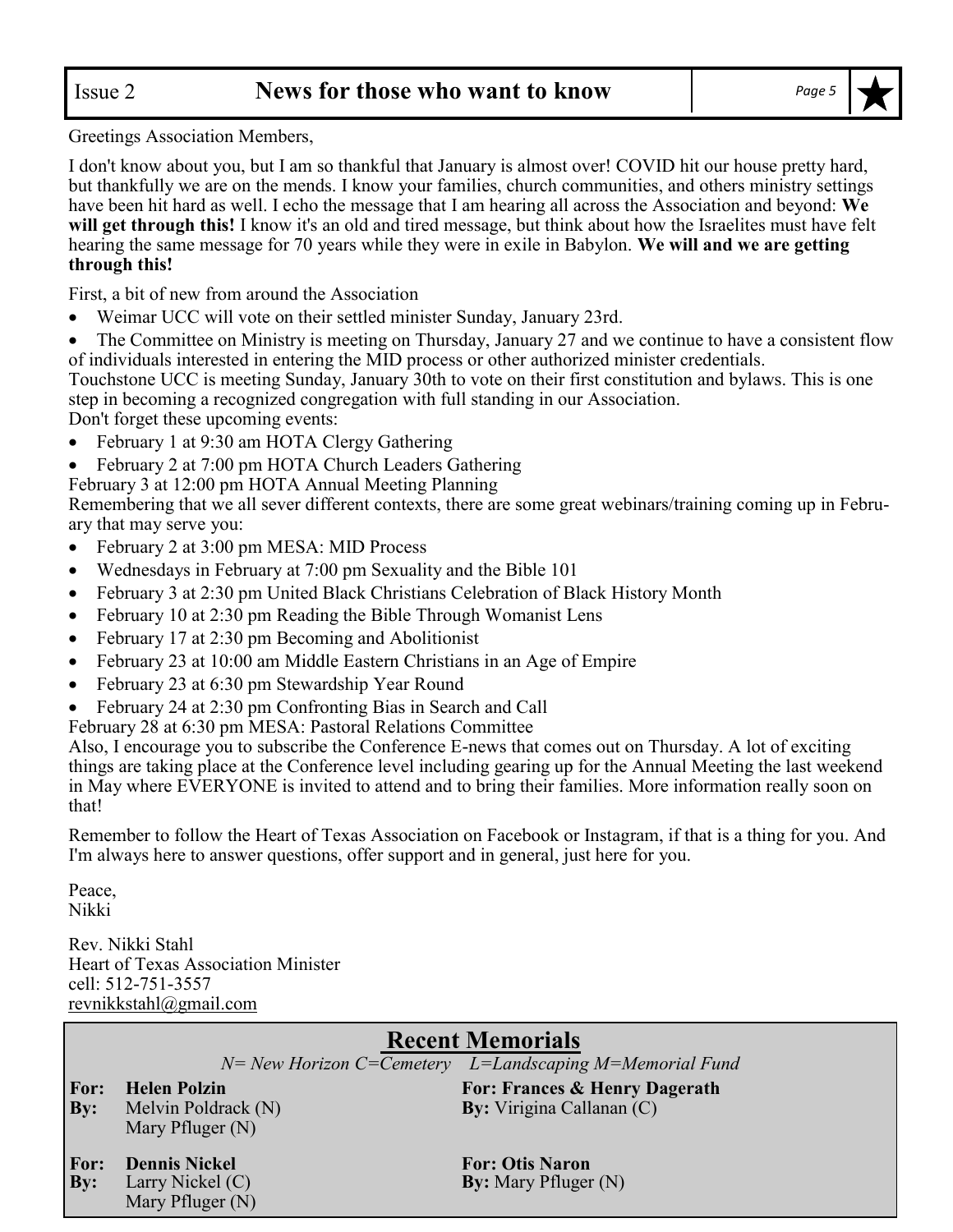#### Issue 2

#### **St. Peter's Church of Coupland Council Meeting Minutes January 16, 2022**

Members Present: Cindy Alexander, Janet Doss, Carolyn Haverland, Anita Holubec, Sharon Kreidel, Roy Morris, Bonnie Sladek, Peter Wabbel, and Sandra Wernli

Absent: S.R Moss

New Members were welcomed to the council – Cindy Alexander, Anita Holubec, and Peter Wabbel

**New officers were elected.** President – Sharon Kreidel, Vice President – Roy Morris, Secretary – Cindy Alexander, Treasure – Janet Doss and Financial Secretary – Anita Holubec.

Approval was received for the minutes of last month.

Financial reports were reviewed. Detail of individual accounts were reviewed and compared Quick Books and Bank/Financial Statements for end of year.

**Committee Reports:** None presented

#### **Pastor's Report**

Reviewed the Pastor's report. It was a very busy December with the holidays. In addition, he had time out due to Covid. A request for vacation for June 6-12 was made and approved by the council. See Pastor's report for more detail.

#### **Old Business**

Pianist search is still very active. We really need to find someone soon. Pastor Charles will review ad costs in hopes to get the position out to more locations. If anyone has any candidates, please contact the church office.

#### **New Business**

Council Retreat will be held Saturday, January 29<sup>th</sup> at 9 am in the Fellowship Hall.

Noisy Offering that will be taken up on January 30 and it will be donated to Salvation Army.

A request and proposal was presented to the council to upgrade the church office Windows software. This was approved.

A review of the current status of Covid was discussed and was agreed that church, meetings and all church functions will continue as normal.

A review of calendars was done for February and March with a few changes. Special Note: Lent is a month away and we will continue the tradition of Soup Supper - soup/bread beginning at 6 pm and service at 7 pm stating Wednesday, March 2nd – April  $6<sup>th</sup>$ . A sign-up list will be in the back of the church in the next few weeks. We will need two people/families to sign up per week.

Respectfully submitted,

Sharon Kreidel Secretary

#### **addendum to the January 2022 council minutes.**

A motion was made and approved by the Council Members to allow the following persons to sign on our bank accounts at Citizens National Bank:

Sharon Kreidel – President Janet Doss – Treasurer Anita Holubec – Financial Secretary.

Respectfully submitted,

Cindy Alexander **Secretary** 

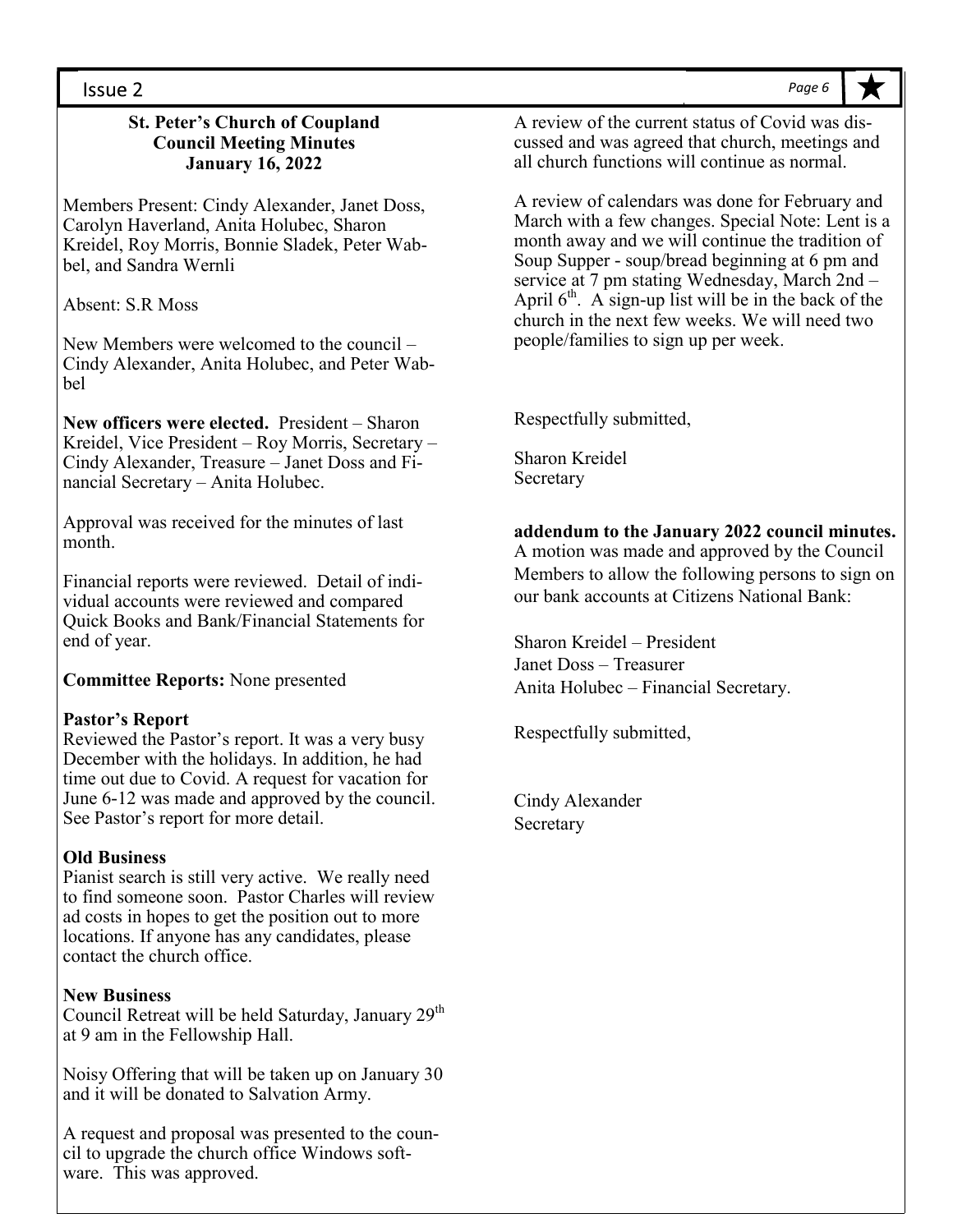Page 7 **St. Peter's Calendar of Events** 

# February 2022

| <b>Sun</b>                                                                         | <b>Mon</b>                                         | <b>Tue</b>                                                                                             | <b>Wed</b>     | <b>Thu</b>     | Fri            | <b>Sat</b> |
|------------------------------------------------------------------------------------|----------------------------------------------------|--------------------------------------------------------------------------------------------------------|----------------|----------------|----------------|------------|
|                                                                                    |                                                    | $\mathcal{I}_{\mathcal{I}}$<br>Coffee<br>Connections<br>9:30am<br>Confirmation<br>$5-6$ pm             | $\overline{2}$ | $\mathfrak{Z}$ | $\overline{4}$ | 6          |
| 6<br>9:15am Adult Class<br>10:15am Worship/<br>Communion                           | $\overline{7}$                                     | $\delta$<br>Coffee<br>Connections<br>9:30am<br>Confirmation<br>$5-6$ pm                                | 9              | 10             | II             | 12         |
| 13<br>9:15am Adult Class<br>10:15am Worship                                        | 14<br>Valentine's<br>Day                           | 15<br>Coffee<br>Connections<br>9:30am<br>Confirmation<br>5-6pm                                         | 16             | 17             | 18             | 19         |
| 20<br>9:15am Adult Class<br>10:15am Worship/<br>Communion<br><b>Church Council</b> | 21<br>President's<br>Day<br>Newsletter<br>Deadline | 22<br>Coffee<br>Connections<br>9:30am<br>Confirmation<br>$5-6$ pm<br>Newsletter<br>Assembly<br>10:30am | 23             | 24             | 25             | 26         |
| 27<br>9:15am Adult Class<br>10:15am Worship                                        | 28                                                 |                                                                                                        |                |                |                |            |